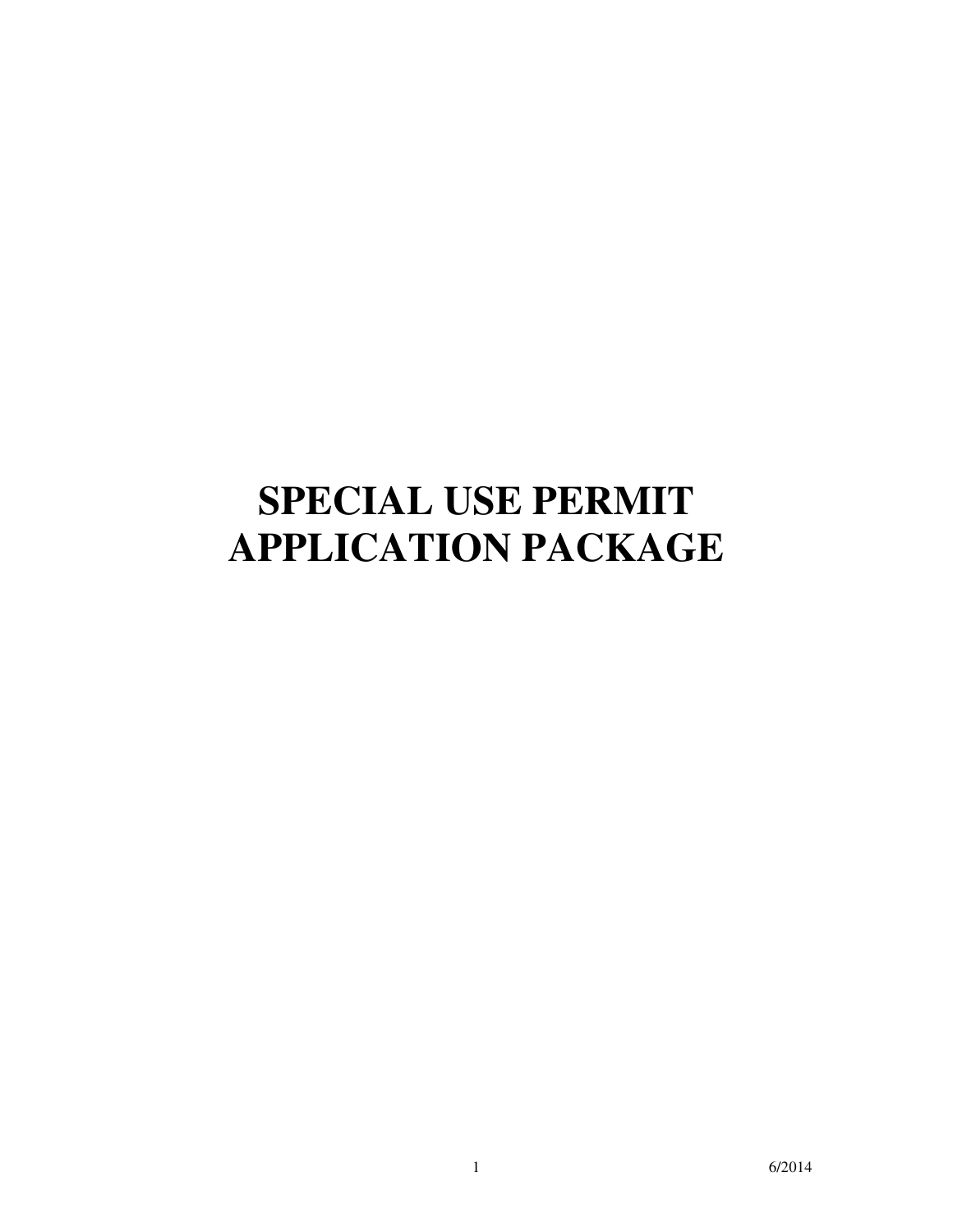Any Special Use Permit (SUP) Application (Application) must be submitted to the State Park Service (SPS) area administering the Application with sufficient time given for planning and permitting purposes. SUP Applications are considered on a first-come, first-served basis. Please keep in mind that the larger and more complex the event is, the more time will be needed for this review process. Failure to have the Application completed and postmarked ninety (90) days in advance of the proposed SUP could result in the Application being denied.

# **A.) PERMIT PROCESS**

- 1.) The first step in the SUP process is to complete this Application package and return to SPS area Superintendent. In order to ensure adequate time for SUP evaluation the application should be submitted at least 90 days prior to the event. If the special use or event is extremely large or complex, at least one-year's prior notice is recommended. Applications are first accepted 16 months prior to an event.
- 2.) Upon review of this Application, area Superintendent may require an Operations Plan to be completed or additional information may be required for approval. If an Operations Plan is needed, it must be submitted sixty (60) days prior to the date of special event (larger events will require more time). Please see Paragraph J, below, for further explanation regarding Operations Plan.
- 3.) After all Application items are received, the SPS area superintendent will notify you, in writing, within twenty-one (21) days, whether your Application is approved, conditionally approved, or denied.
- 4.) If approved, you will receive a SUP Permit for your signature, Pre-Event Bill, and an Event Fee Estimation (if applicable) of amount due after completion of the event. If conditionally approved, a list of necessary items will be provided. If denied, you will receive a letter detailing the reasons for denial.
- 5.) Once the final SUP Permit is fully executed the Applicant is authorized to use or have an event at the designated SPS area. Advertising or promotion for any event must not occur prior to the SUP being fully executed. If early advertising is needed the SUP process must start further in advance.
- 6.) No changes to the SUP will be permitted unless submitted in writing and approved by the SPS.
- 7.) Failure to comply with any of the above requirements may result in the Application being denied.
- 8.) Within seven (7) business days after the event, a Event Bill with an Event Evaluation(s) will be sent to the Applicant, and payments will be expected within seven (7) business days upon receipt.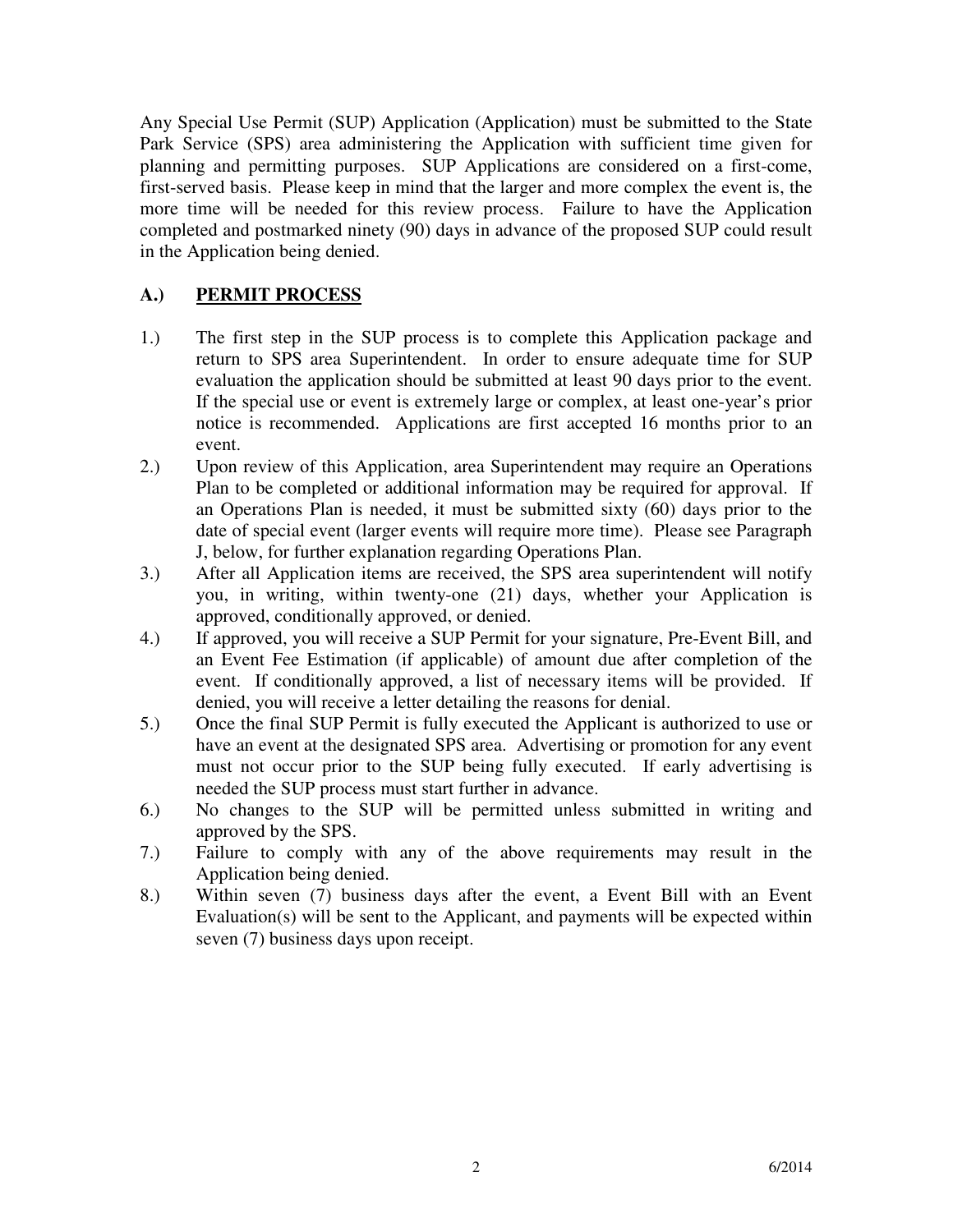#### **B.) FEES**

#### 1.) PRE-EVENT (FEES TO BE PAID PRIOR TO THE EVENT)

#### *SUP Base Application Fee:*

# **\$60.00 NJ residents, non-commercial \$ 150.00 NJ commercial \$75.00 Non-residents, non-commercial \$ 200.00 Non-residents, commercial**

The base fee covers the normal processing and handling of one permit.

#### *SPS Area / Facilit***y** *Fees:*

Any area-specific fees that appear on the Fee Schedule (ex: field charges, facility charges, etc.).

#### 2.) POST-EVENT (FEES TO BE PAID AFTER THE EVENT)

#### *Administrative:*

Labor costs for large scale events that require excessive SPS or SPP staff time for preparation or oversight, e.g. time expended for telephone calls, e-mails, faxes, meetings with the event organizer, etc.

#### *Maintenance:*

Labor costs for the purpose of providing maintenance staff at the request of the Permittee OR in response to excessive, curatorial and maintenance needs arising from the activity.

#### *State Park Police:*

Labor costs for the purpose of providing SPP coverage at the request of the Permittee OR as a requirement driven by the type of event, e.g. providing SPP coverage before or after normal area hours of operation; specific concerns based on the type of event (e.g. traffic control); etc.

All hourly labor costs are established by the SPS Fee Schedule, currently at **\$60.00** per hour, per person.

 The applicant will be provided an estimated cost which will be attached to the permit. A Post-Event itemized bill will be sent to the applicant **within seven (7) days** of event completion.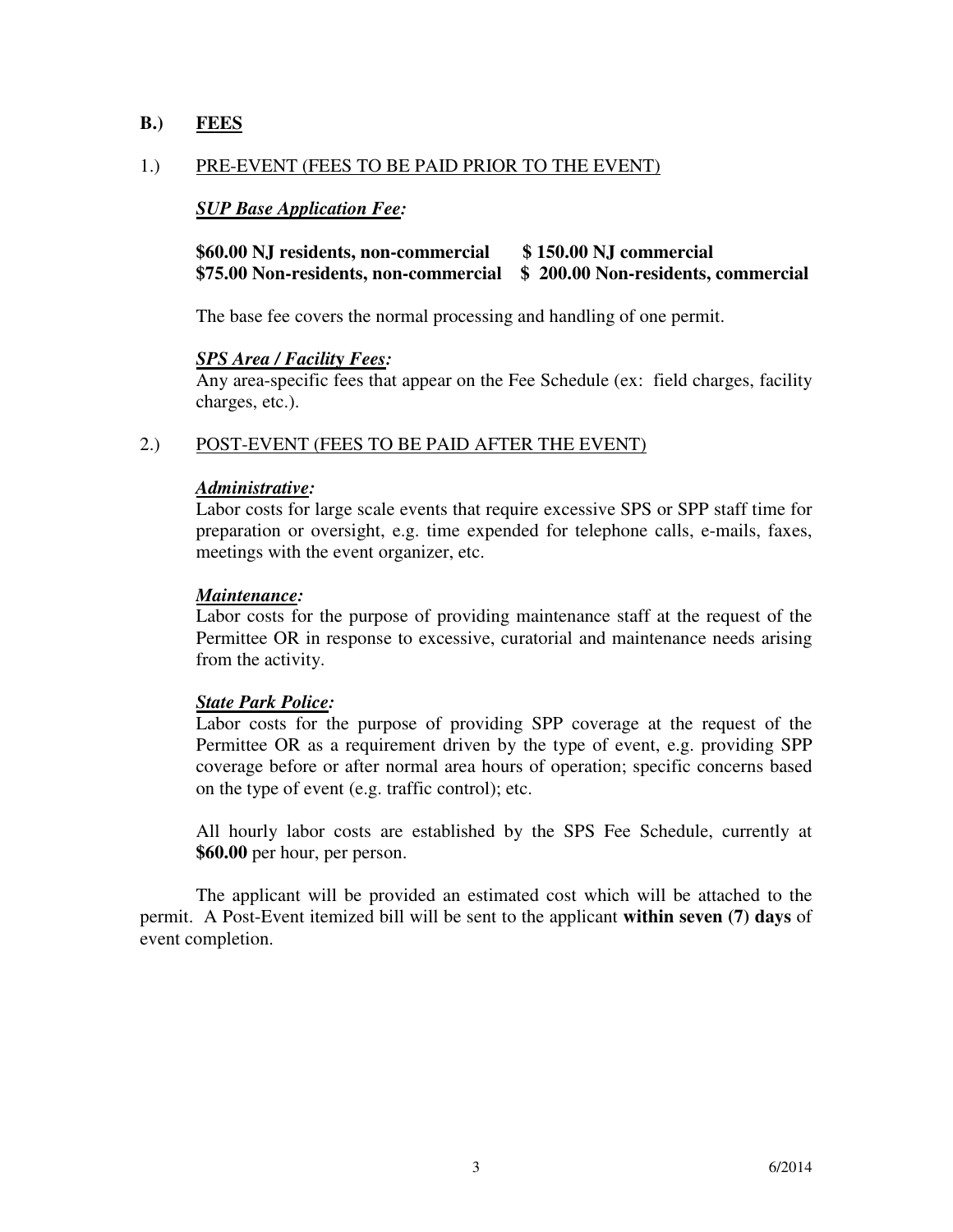# **C.) INSURANCE**

Insurance to be provided by the Applicant shall be as follows:

- (i) Public liability insurance as broad as the standard coverage forms currently in use in the State of New Jersey which shall not be circumscribed by any endorsements limiting the breadth of coverage. The policy shall be endorsed to include:
	- 1) Broad Form Comprehensive General Liability
	- 2) Premises/Operations
	- 3) Products/Completed Operations
	- 4) Protection and Indemnity; and
	- 5) Applicant owned, operated, or non-owned motor vehicles.

 Limits of liability shall be maintained at the minimum level of One Million (\$1,000,000.00) Dollars per occurrence as a combined single limit for bodily injury and for property damage.

- (ii) Property insurance to cover loss or damage on an "All Risk" of physical loss form of coverage against fire, loss, theft, and damage on the contents owned by Applicant. Said insurance shall be in an amount not less than the appraised value of those contents. Applicant shall obtain and provide, at its own expense, an appraisal of the contents owned by Applicant for the purpose of obtaining and maintaining the aforementioned insurance.
- (iii) Worker's Compensation applicable to the Laws of the State of New Jersey and Employer's Liability Insurance with limits of not less than One Million (\$1,000,000.00) Dollars per occurrence for bodily injury liability and One Million (\$1,000,000.00) Dollars occupational disease per employee with an aggregate limit of One Million (\$1,000,000.00) Dollars occupational disease.
- (iv) Such other insurance and in such amounts as may from time to time be reasonably required by the SPS.
- (v) The limits of said policies described in (i) through (v) above shall be increased from time to time to meet changed circumstances including but not limited to changes in the purchasing power of the dollar, as measured by changes in the Consumer Price Index and changes indicated by the course of plaintiffs' verdicts in personal injury actions.

 B. All insurance policies providing the coverage required shall be obtained from an insurance company authorized to do business in the State of New Jersey and shall, except for Worker's Compensation Insurance, name the **State of New Jersey, Department of Environmental Protection as an "Additional Insured"** with respect to this SUP. Prior to the approval of this SUP, Applicant shall provide SPS with a current certificate of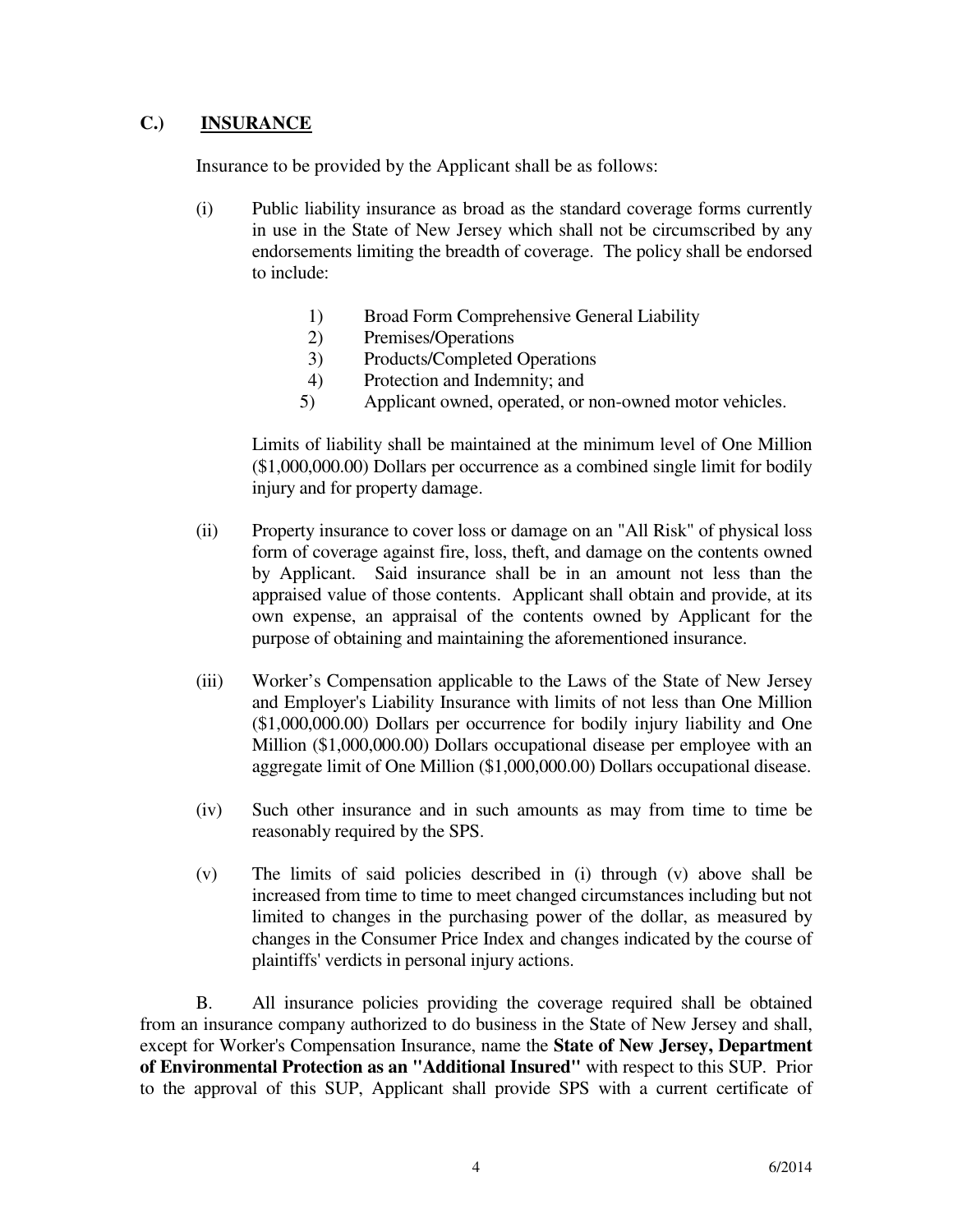insurance in form and substance satisfactory to SPS showing that Applicant has obtained the insurance coverage required. The certificate shall provide that the insurance coverage shall not be canceled for any reason except after thirty (30) days written notice to:

> STATE OF NEW JERSEY DEPARTMENT OF ENVIRONMENTAL PROTECTION DIVISION OF PARKS AND FORESTRY STATE PARK SERVICE MAIL CODE 501-04 PO BOX 420 TRENTON, NEW JERSEY 08625-0404

The certificate of insurance shall also provide for thirty (30) days notice, in writing, to Department prior to any expiration, or non-renewal during the term the insurance is required to be maintained in accordance with this SUP. Permittee shall further be required to provide Department with valid certificates of renewal of the insurance upon expiration of the policies. Permittee shall also upon request, provide Department with copies of each policy required under this SUP certified by the agency or underwriter to be true copies of the policies provided to Permittee.

 C. Permittee expressly understands and agrees that any insurance protection required by this SUP shall in no way limit Permittee's obligations assumed in this SUP, and shall not be construed to relieve Permittee from liability in excess of such coverage, nor shall it preclude Department from taking such other actions as are available to it under any provision of this SUP or otherwise in law.

# **D.) ADDITIONAL PERMITS**

- 1.) Applicant may be required to contact municipal, county, state or federal authorities. However, SPS will offer assistance in providing points of contact and information regarding the possible requirements by these offices.
- 2.) Examples of applicable permits include but are not limited to: Tax ID, Vendor Licensing and Division of Community Affairs – Tent, Fire or Electric.
- 3.) Copies of all permits must be provided to the administering SPS area as soon as possible and at least thirty (30) days prior to event.

# **E.) GENERAL**

- 1.) The Applicant will comply with all Federal, State, Municipal, SPS, laws, rules and/or regulations. Failure to comply may result in denial and/or cancellation of the SUP and denial of future SUP Applications.
- 2.) Applicant is responsible to maintain the site in a clean and sanitary fashion before, during, and after the event.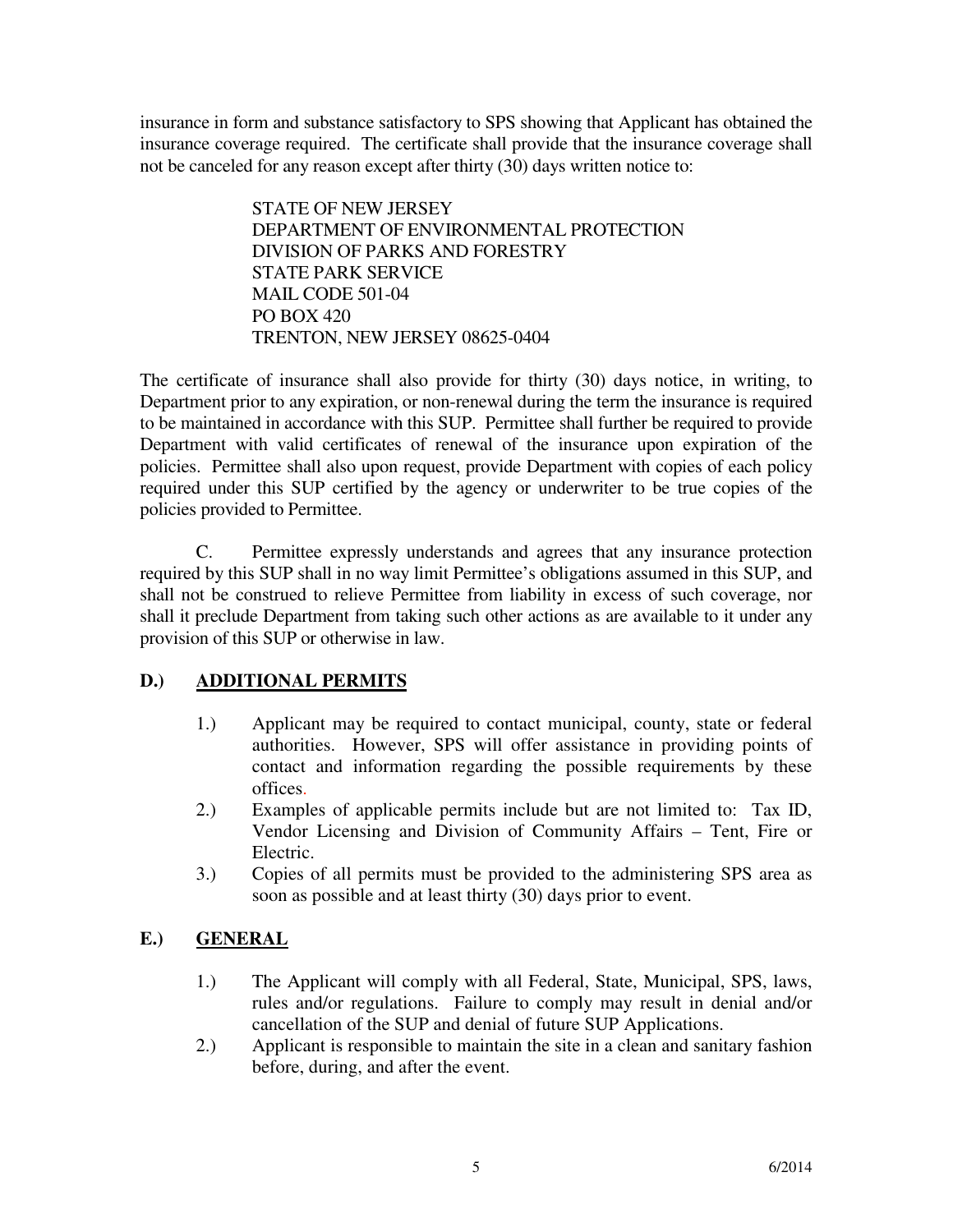- 3.) Site rental is "as is". The Applicant must provide all amenities, for example: chairs, tables, equipment, etc.
- 4.) The SUP, in-whole or in-part, is not assignable or transferable.
- 5.) Applicant must have a representative on-site to direct deliveries and pickups. SPS will not accept nor be responsible for deliveries. Deliveries without Applicant representation will be turned away.
- 6.) The Applicant will not charge any fee for the use of the area to any individual or organization without the written approval of the area Superintendent.
- 7.) Only one complete SUP Application per site per day will be accepted, unless the area can accommodate multiple events. Second applications will be requested to find another date or another site, if the site does not accommodate multiple uses.
- 8.) The permitted area will be left in the same condition at the end of the event, as it was before the activity. Applicant is responsible for all damage by its agents, contractors, and attendees.
- 9.) Requests for the exclusive use of specified areas must be made at time of application. Public thoroughfares must remain open at all times.

# **F.) COMMERCIAL PHOTOGRAPHY**

- 1.) Definitions:
	- a.) **Movie** is defined as a major motion picture production.
	- b.) **Video** is all motion picture filming that are not a major motion picture production.
	- c.) **Still** is any single-frame photography.
- 2.) For commercial photography only, and on a case-by-case basis as determined by SPS staff, the thirty (30) day SUP signing deadline may be waived. This decision will be made based on complexity of event and available resources at the area.
- 3.) SUP conditions may require SPS or State Park Police (SPP) personnel to be assigned to the event to provide for public safety and resource protection. We may not be able to accommodate changes. To ensure a successful shoot please submit a complete and accurate Application in a timely manner.

# **G.) BREAKING NEWS**

- 1.) Breaking News is defined as an unplanned, currently occurring event.
- 2.) Prior to setup for a Breaking News Event, the Applicant must notify the SPS area's Administrative Office.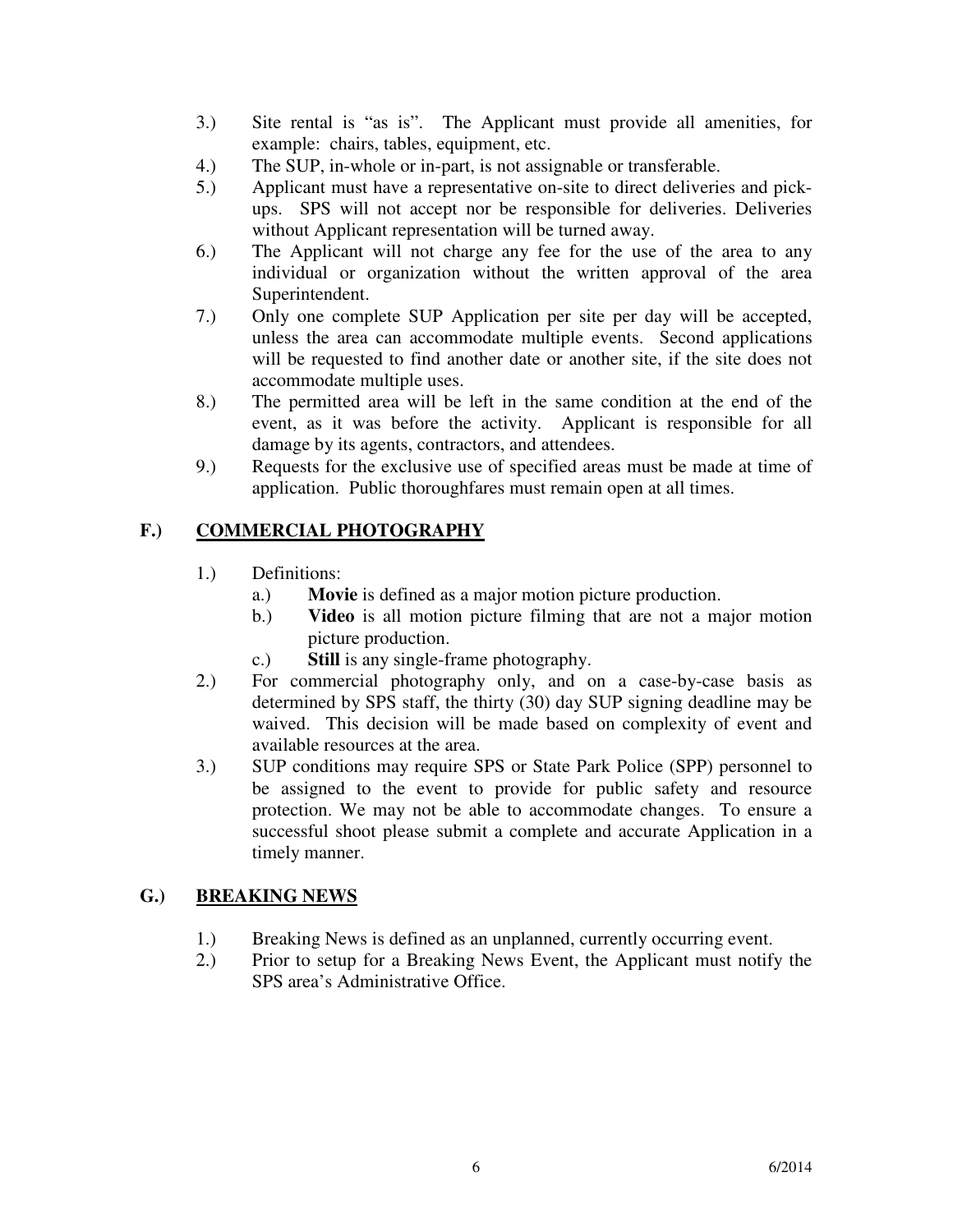#### **H.) FIRST AMENDMENT GUIDELINES**

The New Jersey State Park Service will allow public assemblies, meetings, demonstrations, religious activities and other public expressions of views conducted under the First Amendment of the U.S. Constitution in SPS areas, in accordance with SPS regulations provided that a SUP has been obtained from the area Superintendent. To ensure public safety, protect resources and avoid assigning the same time and location to two or more activities, the SPS may manage these activities by regulating the time, location, number of participants, use of facilities and number and types of equipment used, but not the content or message. Locations within the area that are available for public assemblies and other First Amendment activities, including the distribution of printed matter, will be designated on a map by the area Superintendent. When the SPS allows one group use an area or facility for expressing views, it must allow all other groups a similar opportunity, if requested. No group wishing to assemble lawfully may be discriminated against or denied the right of assembly, provided that all applicable SUP criteria and requirements are met. Whenever religious activities are conducted in SPS areas, any SPS actions pertaining to them must reflect a clearly secular purpose, must have a primary effect that neither advances nor inhibits religion and must avoid excessive governmental entanglement with religion. New Jersey SPS or SPP Staff on duty at an area in which a First Amendment activity is being conducted will be neutral toward the activity but will remain responsible for the protection of participants, spectators, private property, public property and SPS resources. On-duty SPS or SPP staff may not participate in the First Amendment activity. SPS employees exercising their First Amendment rights when off duty, and not in uniform, will not imply any Official SPS or SPP endorsement of the activity.

# **I.) APPLICATION**

# **\*SEE ATTACHED SUP APPLICATION\***

#### **J.) OPERATIONS PLAN**

#### **Directions for submitting the SUP Operations Plan:**

The Operations Plan is a planning document that organizes all the necessary elements for managing a special use or event at the location. To help develop the operations plan, there are a series of questions separated into seventeen (17) sections. Please try to answer each question in the form of a complete sentence and place within the appropriate section. If a section or question does not apply to the special use or event, please write "N/A or Not Applicable". In addition to these questions, please provide as much information about the event as possible. The more information initially provided, will streamline the Application, review, and approval process.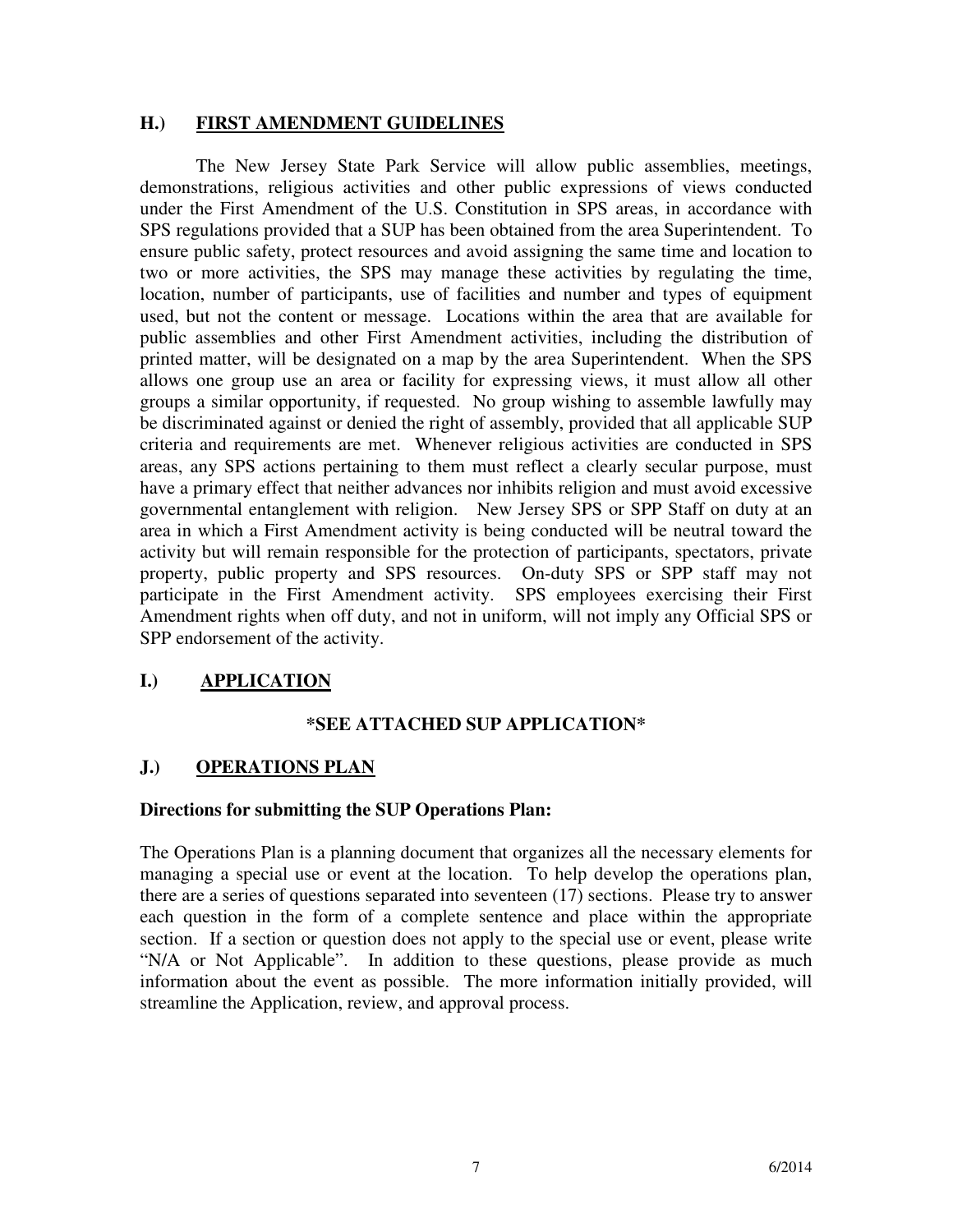# **1. SUMMARY**

- 1.1. Provide a brief summary of the proposed event.
- 1.2. Important details to include are: type of event, location of event, dates, number of attendees, need for State resources or employees, etc.

# **2. CONTACT INFORMATION**

- 2.1. Primary Contact Name
- 2.2. Email Address (Optional)
- 2.3. Phone Number- (Cell Phone Preferable)
- 2.4. Office Number
- 2.5. Fax Number

# **3. PROJECT SCHEDULE**

The Applicant shall submit a detailed schedule (dates and times) of the setup, event, and breakdown. Include drop-offs and deliveries in schedule.

- 3.1. Set-up will begin on what date and time.
- 3.2. Time event staff will be on and off site each day.
- 3.3. If the event will involve multiple days, please give a detailed project schedule stating the dates and times.
- 3.4. Does the set-up, cleanup, or break-down require access before or after hours the SPS area's normal operating hours?
- 3.5. Will vehicular access be required to the site for set-up or break-down?
- 3.6. Will there be any deliveries to the SPS area for this event?

# **4. LOCATION OF EVENT AND SITE MAP**

- 4.1. Submit a detailed site plan (map) showing the layout of the event. Important details include: location of tents, staging, dumpsters, restroom facilities, generators, food areas, parking, transportation routes, and signage. Ensure you read through this entire document before finalizing the submission for this section.
- 4.2. Vehicular access for site set-up and deliveries is limited. Remote locations in the area may necessitate the need for non-motorized alternative ways of getting equipment and staff out to the site (i.e.: carts, hand trucks, etc.).
- 4.3. A topographic map or GPS shape file may be required if the event travels through one or more areas with the SPS. Please coordinate with area superintendent on which type of map would be appropriate.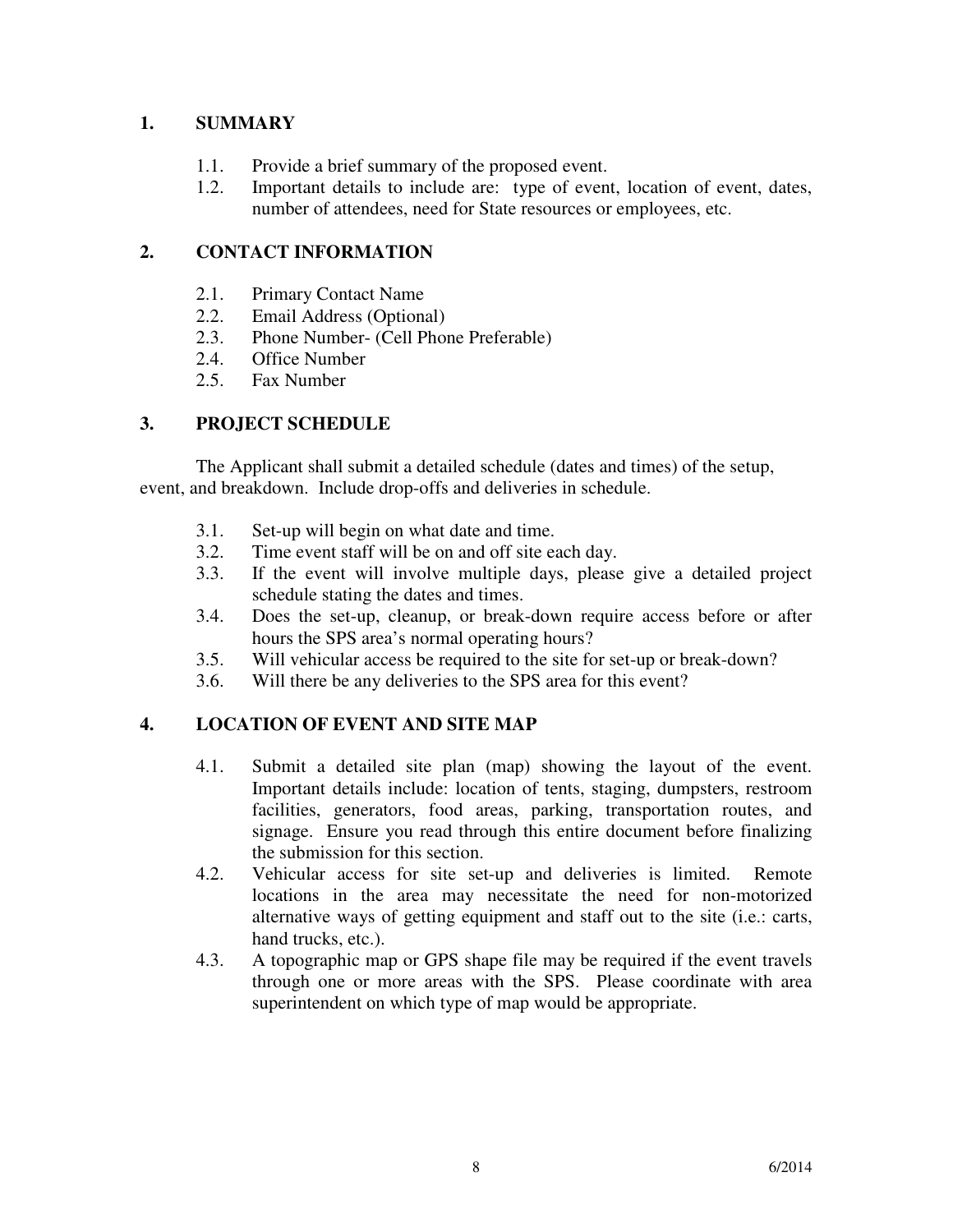# **5. PERMIT DOCUMENTATION**

This section was developed as guidance for consideration regarding additional permits the event may require. These may include: Health and Safety, Department of Community Affairs (DCA) for fire, building or electric, Taxation, Gaming, Insurance, etc.

- 5.1. Will there be a need to dig in the ground for any reason? If YES, please explain.
- 5.2. If YES, submit a Health and Safety Plan (please ask to review the SPS Health and Safety Plan for more information).
- 5.3. Will tents be installed? Will stakes be installed?
- 5.4. If YES, to either digging or stake installation, contact "U Dig" for a utility mark-out (1-800-272-1000). It is the Permittee's responsibility to ensure the mark-out has taken place and show SPS the noted locations for preapproval prior to digging or placement of stakes.
- 5.5. Will there be any tents larger than 30'x 30' (900 sq ft total)?
- 5.6. If YES, contact the Division of Community Affairs (DCA) fire inspection. Please call DCA at (609) 633-6132.
- 5.7. Do tents meet or exceed the National Fire Protection Association's Code #102 requirements?
- 5.8. Will any temporary equipment or structures be installed on the site (bleachers, stands, etc.)?
- 5.9. If YES, please describe in detail the building proposal. If possible, please include any diagrams or building plans.
- 5.10. If NO, please skip to section 6.
- 5.11. Please be advised that before approval is given, the SPS requires DCA review and approval of all plans for any temporary structures. Please contact (609) 777-4521 for building permits.
- 5.12. If NO, please skip to section 6.

# **6. FOOD AND CONCESSIONS**

Use this section to provide a description of the food services the event plans to offer*.* 

- 6.1. Will the event be serving food?
- 6.2. If YES, will there be a fee for food?
- 6.3. Will there be cooking on the premises?
- 6.4. What will be used to cook / heat the food?
- 6.5. Where will the food area be located?
- 6.6. Please provide copies of Board of Health Certification with the vendor list.
- 6.7. Will there be non-food concession items sold at the event?
- 6.8. If YES, what type of concession items would be offered for sale?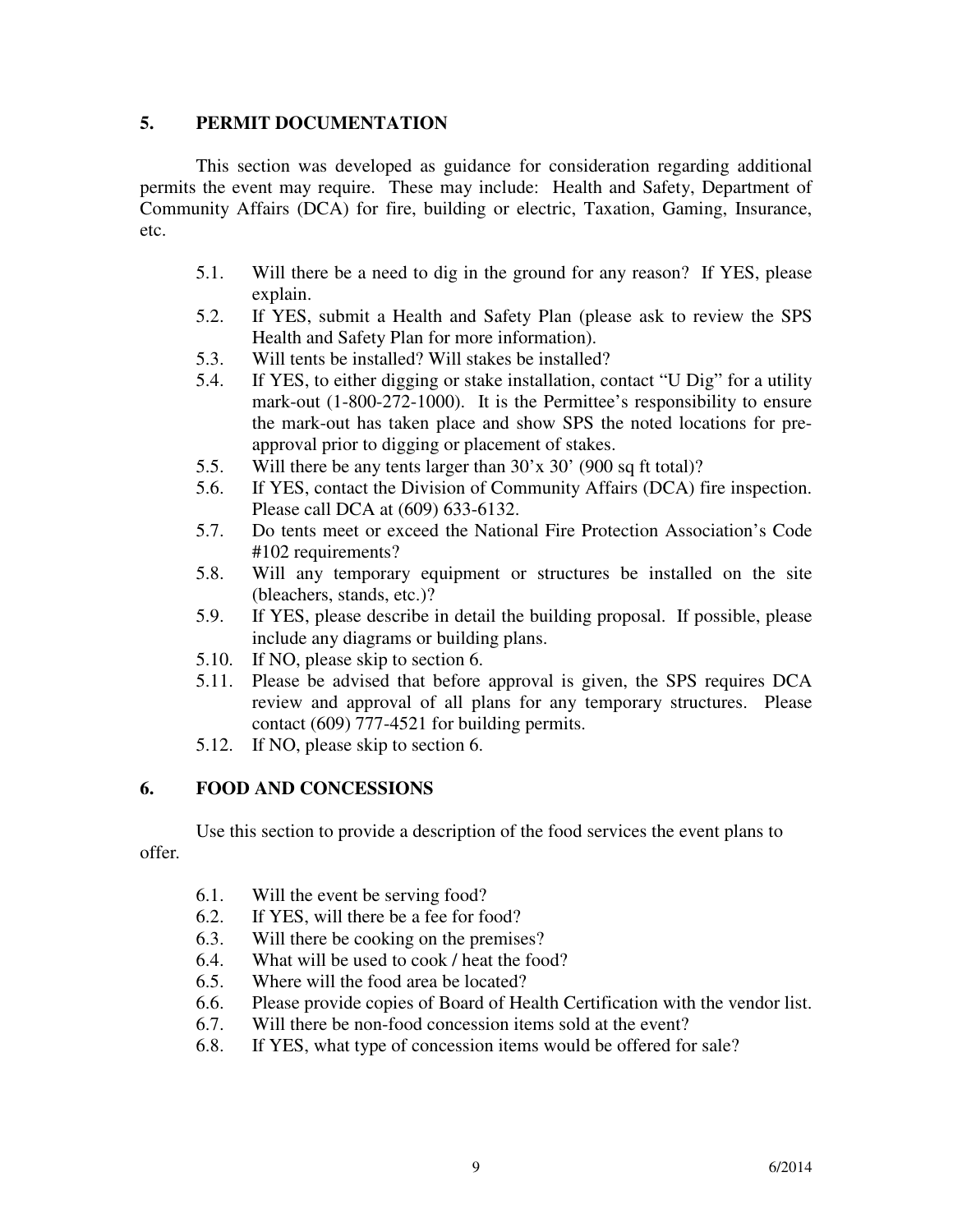**Note:** This SPS area may have a concession agreement with a food concessionaire. This event does not have to contract with this company to provide food as long as sales are confined to the premises of the special event. However, Applicant may wish to contact them for assistance please ask the area Superintendent for their contact information.

# **7. SANITARY SEWERAGE**

Restroom facilities exist in certain areas and may be used. Once the number of attendees or use exceeds acceptable limits, other facilities must be brought in at expense of the Applicant. Please note that potable water is not available at all locations*.* 

- 7.1. How many people will be at the event?
- 7.2. How many port-a-johns will be installed?
- 7.3. How many handicap accessible units will be used (one handicap accessible unit must be provided per every five units)?
- 7.4. What are the locations of the units? (Mark on the appropriate site map(s))
- 7.5. Who is providing the units?
- 7.6. When will they be dropped off?
- 7.7. When will they be picked up?
- 7.8. Is event planning to use SPS restrooms?
- 7.9. If YES, you may be assigned a SPS employee, for maintenance, at the rate of (\$60/hr) for the duration of your event and/or post-event clean-up.
- 7.10. Will the event need access to water?
- 7.11. If YES, there may be a charge for SPS hook-up to a water supply.

# **8. SOLIDWASTE COLLECTION & DISPOSAL**

- 8.1 SPS areas are "Carry-in / Carry-out" areas. All trashed generated by this event must be taken out of the area by the Permittee. There are not trash cans available for placement of trash.
- 8.2. SPS is not responsible for trash generated by the event. How will trash be disposed?
- 8.3. Will dumpsters be rented?
- 8.4. If NO, please skip to question 8.8.
- 8.5. Who will be the trash hauling company?
- 8.6. What date will it be delivered?
- 8.7. What date will it be removed?
- 8.8. Please note the dumpster location on the site map.
- 8.9. If carrying out event trash, please make sure all trash is removed at the end of visit. Any trash left behind will result an extra-charge for SPS staff to clean-up at the rate of (\$60/hr) & possible disposal costs.

**Note:** Applicants are responsible for maintaining the site in a clean and sanitary fashion throughout setup, event and breakdown/clean-up.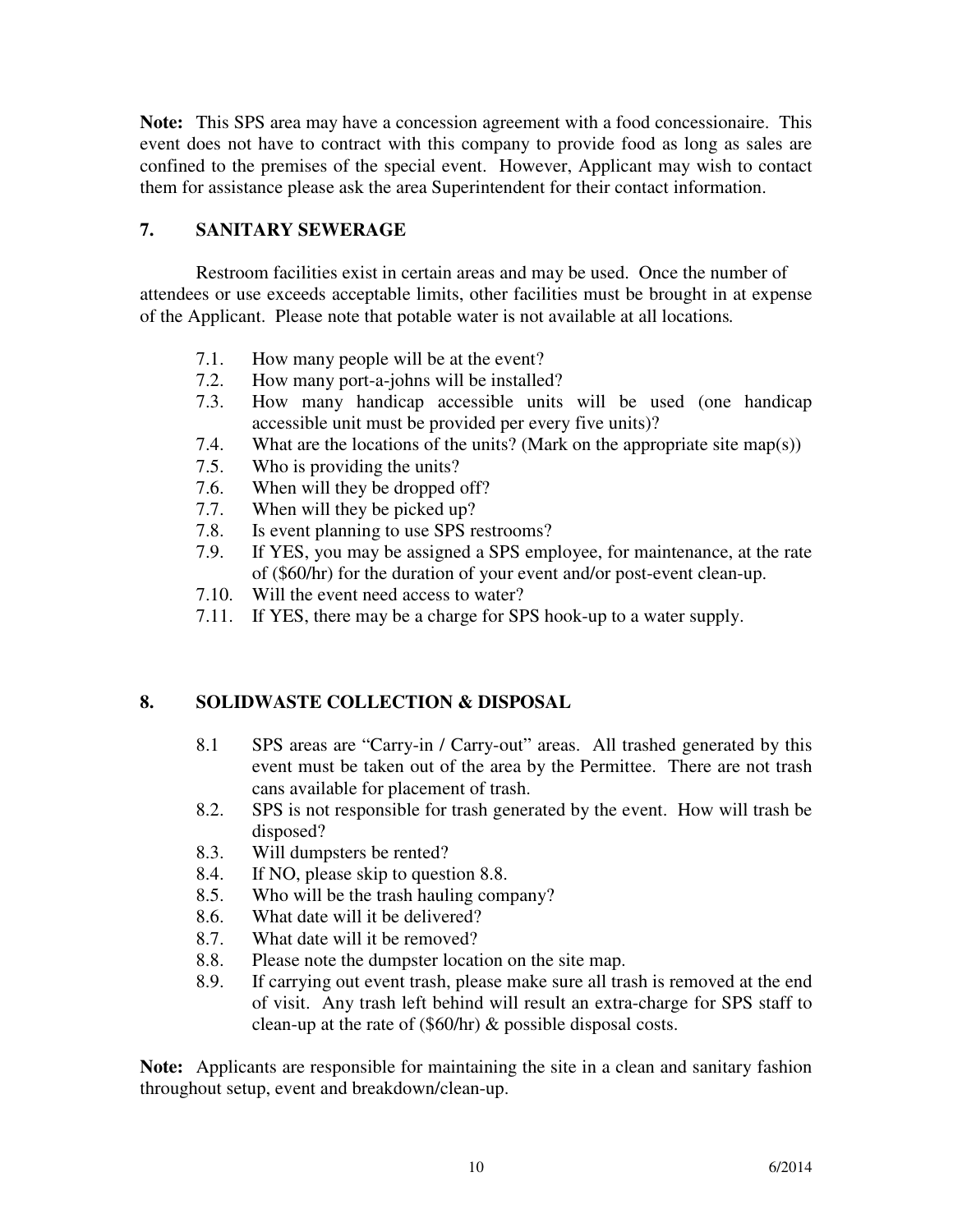# **9. ELECTRICAL & LIGHTING**

- 9.1. Will electricity be required and in which amperage/voltage amounts?
- 9.2. If NO, please go to section 10.0.
- 9.3. Will there be a need more than a couple of standard outlets? If YES, Permittee must provide generators and the following information:
- 9.4. How many generators will there be? What is the size of the generators?
- 9.5. Where will they be located? Indicate generators on the site-map.
- 9.6. Will there be a need to use existing SPS electrical service? If YES, please contact the area Superintendent for more information.

**Note:** Electricity is not available in all locations; please ask for availability at the location requested. Applicant will make no changes to the existing electrical service without prior approval from the area Superintendent. All electrical connections to temporary service boxes will be done by licensed electricians, pre-approved by the SPS at the Applicant's expense.

# **10. SIGNAGE**

- 10.1. Will there be posting of any signs for this event?
- 10.2. If YES, fill out a sign map and submit it to area Superintendent.
- 10.3. No metal fasteners are acceptable for signage, only string or tape.
- 10.4. It is Pemittee's responsibility to remove all signage at the end of the event. Failure to do so may result in a clean-up fee.

**Note:** Directional, informational and advertising signage is the responsibility of the Applicant. All signage must be freestanding (ex: staked signs). No tape, staples, nails, tacks, etc. are to be used to affix signs to any SPS property.

# **11. SECURITY**

All security plans must be coordinated and reviewed by the area Sergeant. A security plan will be a required part of large event planning, however it may be finalized at a later date. Please check with the area Superintendent to see if the event requires a security plan.

- 11.1. Will there be a need for security personnel?
- 11.2. If NO, please skip to question 12.0.
- 11.3. If YES, please detail security needs.
- 11.4. Will there be any overnight storage or security needs?
- 11.5. Any overnight security detail includes a SPP officer at the (\$60/hr) rate.
- 11.6. Event conditions may require SPS or SPP personnel to be assigned to the event to provide for public safety and resource protection at the expense of the Applicant for \$60/hr.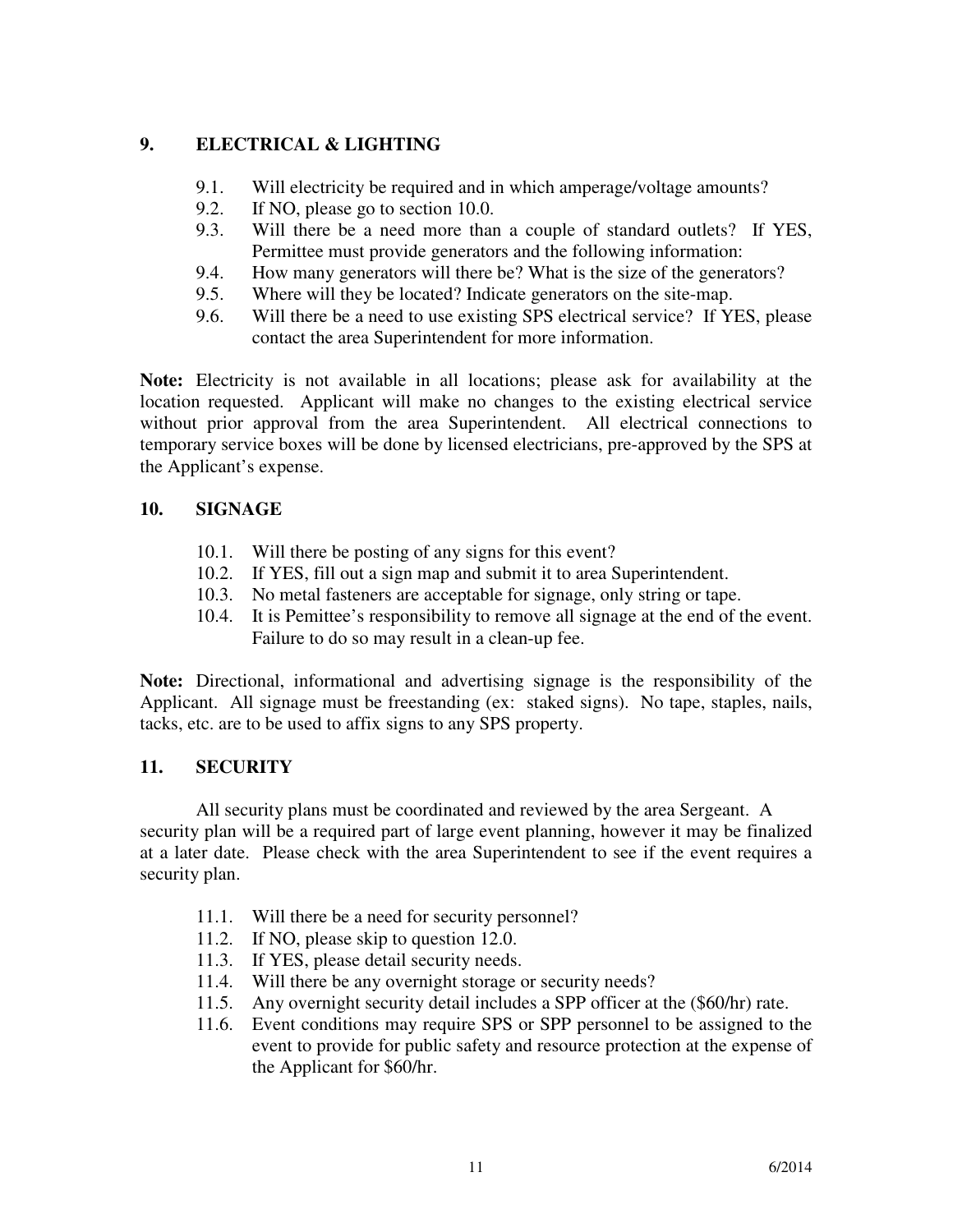**Note:** State Park Police have jurisdiction in all SPS areas. All other security must be unarmed and licensed /bonded. Due to safety reasons, neither on-duty nor off-duty police officers from outside jurisdictions are permitted to work as security within SPS locations.

# **12. COMMUNICATIONS**

- 12.1. Will the event utilize portable radios for communication?
- 12.2. If YES, designated SPS or SPP contact must be provided with a radio for the duration of the event.

**Note.** The Applicant is responsible for providing proper communication between itself and SPS officials. Permittee must provide one (1) on-site contact (including cell phone number) for each day on SPS premises. This agent will be the only authorized liaison between Permittee and SPS & SPP staff. If the event has SPS or SPP staff assigned, this person will be the primary contact on the day of the event. All communications will go through this person.

# **13. TRANSPORTATION & PARKING**

- 13.1. The Transportation Plan must include diagrams of all traffic routes that will be used by the event. This includes but is not limited to shuttle routes, routes for walk-a-thons or runs, drop-off and loading areas, and entrance & exit routes. Please remember to include the Transportation and Parking Plan on the site map.
- 13.2. Any vehicular access for site set-up and deliveries is limited. Remote locations in the area may necessitate the need for non-motorized alternative ways of getting equipment and staff out to the site. See attached map for designated access points for walkway and fields.
- 13.3. Should event need to use any non-public roads (this includes but is not limited to paths, service roads, sidewalks, etc.) They need to be preapproved and marked on the Transportation and Parking Map. Without prior permission, SPS staff on-site will not make changes to the SUP on the day of the event.
- 13.4. The Transportation and Parking Plan will be thoroughly analyzed for acceptability during this stage of the permitting process. Please be very concise and provide additional information if necessary.
- 13.5. Total number of attendees to the event?
- 13.6. How will attendees get to the event?
- 13.7. What is basis for reply to question 13.6?
- 13.8. How many parking spots proposed to be used in each location (place on map)? We will not allow all area parking spaces to be used for event parking because parking for the public must be maintained.
- 13.9. Will the event need off-site parking?
- 13.10. If YES, please include the locations of each off site area, number of parking spaces available for the event, and provide a plan to get attendees to and from the lots?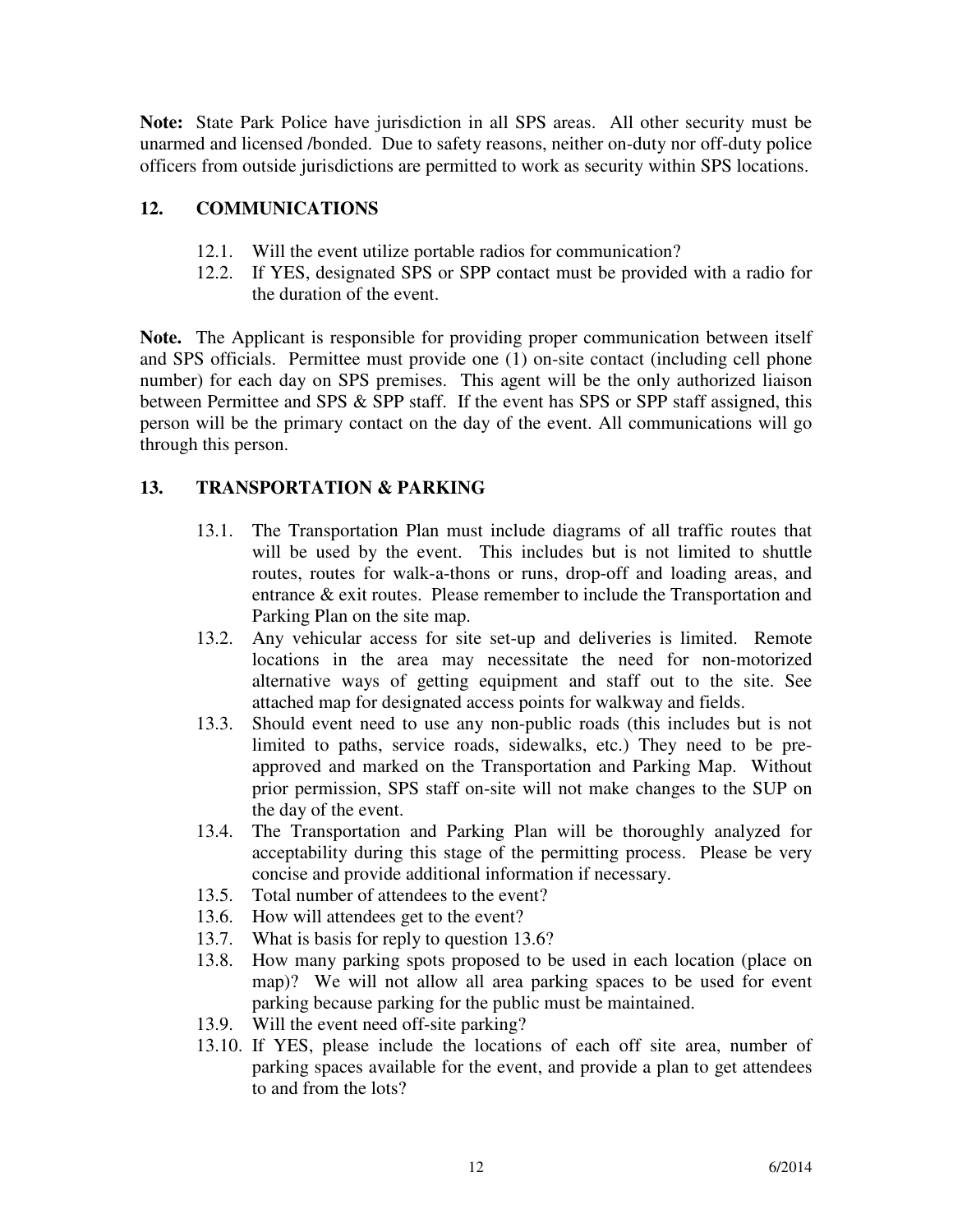- 13.11. Will there be a shuttle?
- 13.12. If YES, what is the route of the shuttle (include in transportation plan on SPS map)?
- 13.13. Will a shuttle be provided to move public SPS patrons who are affected by the parking demands of the event?
- 13.14. How many staff will be working the event? Will there be any other companies hired to work on the event?
- 13.15. Where will staff and/or vendors park?
- 13.16. Are there any other transportation parking concerns we should be made aware of?
- 13.17. How will attendees be advised of the transportation route and parking locations?

**Note:** Applicant may be required to hire a professional parking company and bus/shuttle service at their expense. Professional parking company may not direct traffic on SPS administered roads. Only State Park Police may direct traffic on SPS administered roads.

# **14. MEDICAL & EMERGENCY**

- 14.1. Will the event have emergency medical staff on site?
- 14.2. If YES, please provide us with a copy and list of what arrangements have been made and with whom.
- 14.3. The event site shall provide a network of access points and paths that will be kept clear at all times for service and emergency vehicles.

#### **15. FIRE SAFETY**

- 15.1. Were proper precautions made so that no flammable or volatile liquids or materials shall be stored in or adjacent to the area of the event, and that adequate fire fighting equipment is available to protect the health and safety of the people attending the event?
- 15.2. Will the event have cooking, heating or storing of flammable/volatile liquids on site or adjacent to the event?
- 15.3. If YES, Permittee is responsible for acquiring all needed DCA permits for cooking, temporary heating, etc. Please see section 5.7 for contact information for DCA.

#### **16. SITE RESTORATION**

- 16.1. Will the event leave a physical impact on the area that will require restoration work? If YES, what are the anticipated impacts? What is the plan to remedy these impacts? What is the anticipated timeline?
- 16.2. Permittee is responsible for complete site restoration. Failure to restore the site to its previous condition or better will result in Permittee being responsible for the labor and materials used to restore the site after event.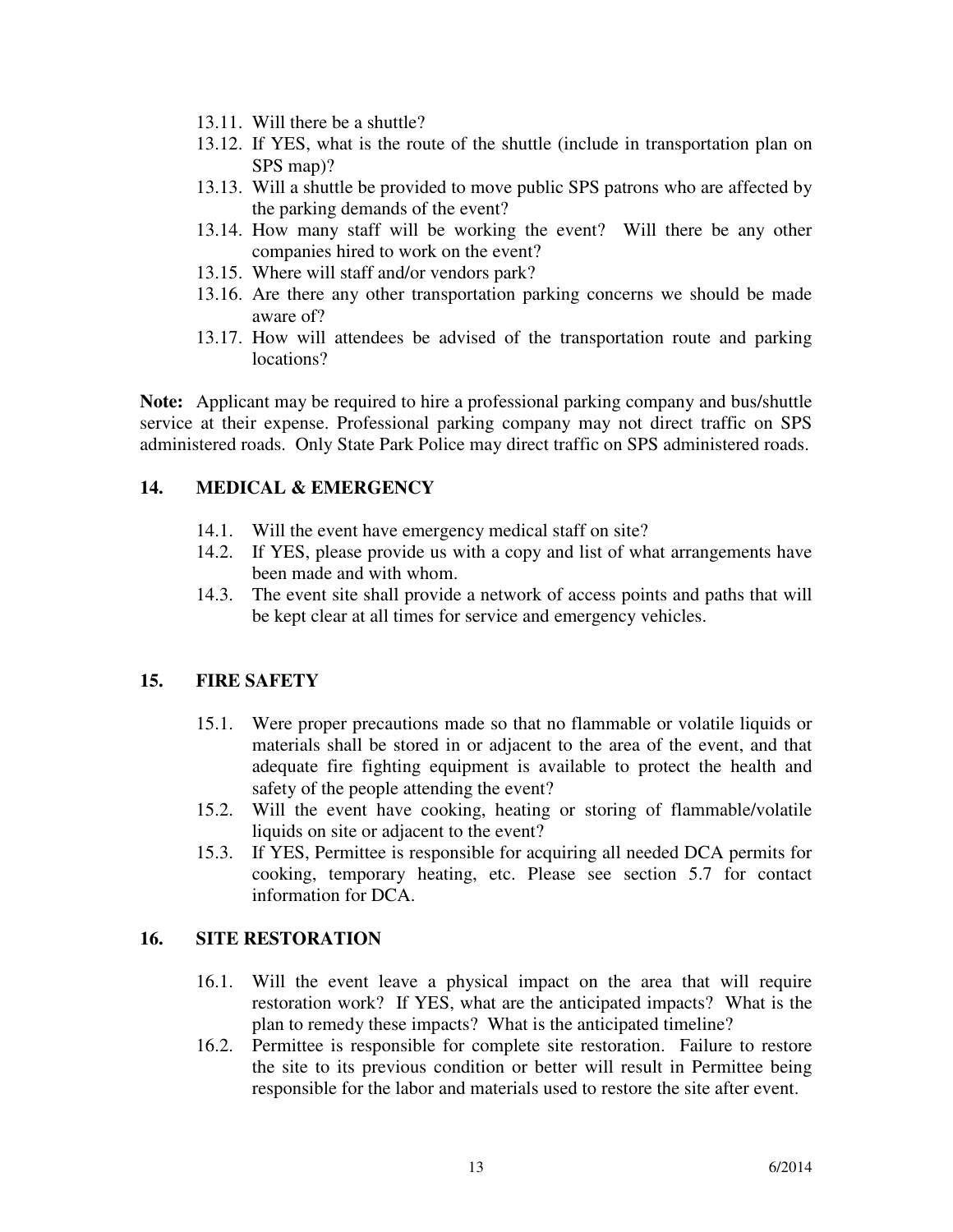16.3. On what date and time will be the final site inspection take place?

**Note.** The Applicant will submit detailed plans for site restoration and final clean up of the event site. The site will be restored to the same or better than pre-event status. A final site inspection is required at completion of site restoration.

#### **17. SPECIAL REQUESTS**

- 17.1. Does the event have any special requests that fall outside the suggestions of this document?
- 17.2. If YES, please use this section to outline the request in best terms possible.

# **K. APPLICATION SUBMISSION**

SUP Application and any applicable documentation must be submitted to the SPS area administering the Application with sufficient time given for planning and permitting purposes. SUP Applications are considered on a first-come, first-served basis. Please keep in mind that the larger and more complex the event is, the more time will be needed for this review process. Failure to have the Application completed and postmarked ninety (90) days in advance of the proposed SUP could result in the Application being denied. Once all required Application documentation is received, you will receive a final decision by the area superintendent as to whether the application is approved, within twenty-one (21) days.

#### **L. APPEAL PROCESS**

If an Applicant's SUP is rejected for any reason by the area Superintendent and the Applicant wishes to appeal the decision, they may do so. All written appeals will be considered by the Regional Superintendent. Appeals will be sent to: Regional Superintendent, **AREA SPECIFIC TO LIST PERTINENT ADDRESS INFO**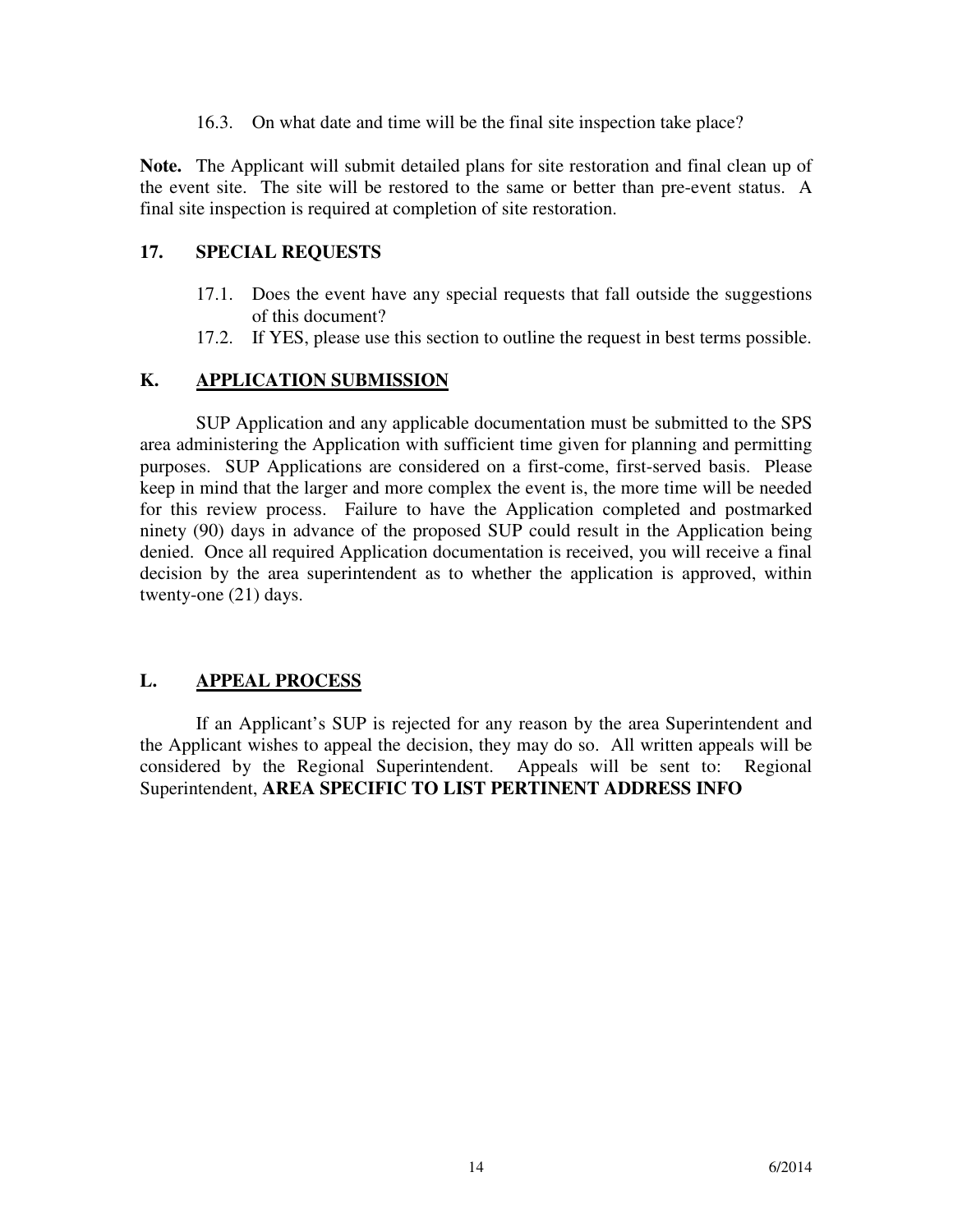# **Department of Environmental Protection Division of Parks and Forestry State Park Service**

# *Special Use Permit (SUP) Application*

*Please print/type the following application and return it with the non-refundable application fee made payable to "Treasurer- State of New Jersey" at the State Park Service (SPS) area that will administer the event, at least 90 days prior to the requested date. \*Non Commercial Application fee is \$60 for NJ residents, and \$75 for out of state residents. Commercial application fee is \$150 for NJ residents and \$200 for out of state residents. Contact the administering SPS area with any questions, pertaining to this application or process. At SPS discretion, an additional Operations Plan may*  be required, depending on complexity of request. This SUP request is not fully approved until a SPS authorized Special *Use Permit, is issued and signed by all required parties.* 

| <b>Telephone/Contact #'s:</b> (Home, Bus.) ( ) _______________(Cell) ( ) ____________(pref.)                                  |                                                                      |                                                 |                       |
|-------------------------------------------------------------------------------------------------------------------------------|----------------------------------------------------------------------|-------------------------------------------------|-----------------------|
|                                                                                                                               |                                                                      |                                                 |                       |
|                                                                                                                               |                                                                      |                                                 |                       |
|                                                                                                                               | Please Check Yes $(Y)$ or No $(N)$ to answer the following questions |                                                 |                       |
| Have you completely read and understand the SUP Application Package?                                                          |                                                                      |                                                 | $Y \square N \square$ |
| Are you familiar with the site? $Y \square N \square$                                                                         | Will there be any fees charged?                                      |                                                 | $Y \square N \square$ |
| Will you offer food for sale? $Y \square N \square$                                                                           | Will any items/goods be for sale?                                    |                                                 | $Y \square N \square$ |
| Are you a SPS Officially Recognized Friends Organization (ORFO)?                                                              |                                                                      |                                                 | $Y \square Y \square$ |
| Does request include commercial photography? $Y \square N \square$ If YES: (Still $\square$ Video $\square$ Movie $\square$ ) |                                                                      |                                                 |                       |
| Will you be requesting assistance with/of: Maintenance: $Y \square N \square$ Park Police/Security: $Y \square N \square$     |                                                                      |                                                 |                       |
| Parking: $Y \square N \square$                                                                                                | Water/Electric Connection: $Y \square N \square$                     | Early or Late Open/Close: $Y \square N \square$ |                       |